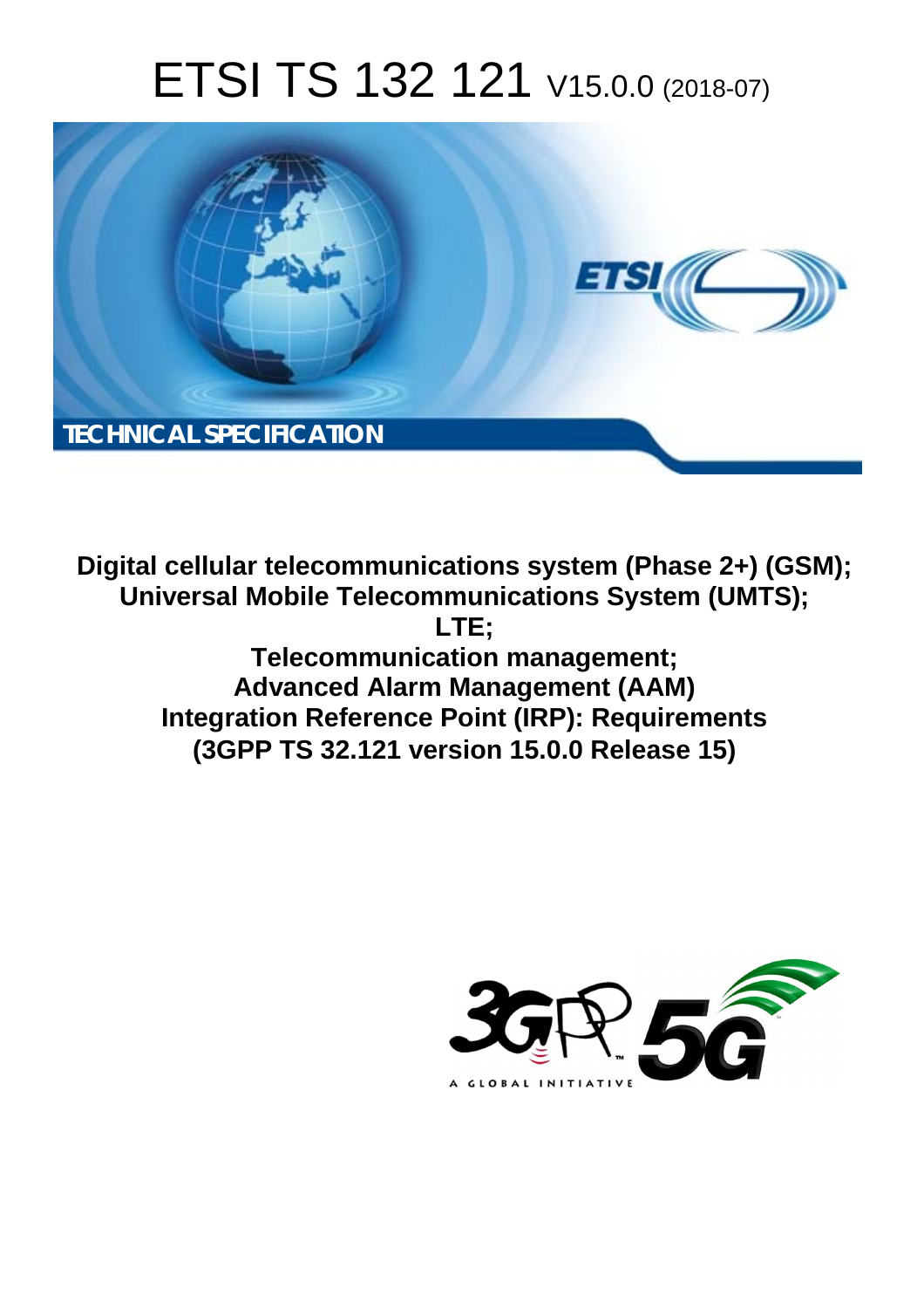Reference

RTS/TSGS-0532121vf00

Keywords GSM,LTE,UMTS

#### *ETSI*

#### 650 Route des Lucioles F-06921 Sophia Antipolis Cedex - FRANCE

Tel.: +33 4 92 94 42 00 Fax: +33 4 93 65 47 16

Siret N° 348 623 562 00017 - NAF 742 C Association à but non lucratif enregistrée à la Sous-Préfecture de Grasse (06) N° 7803/88

#### *Important notice*

The present document can be downloaded from: <http://www.etsi.org/standards-search>

The present document may be made available in electronic versions and/or in print. The content of any electronic and/or print versions of the present document shall not be modified without the prior written authorization of ETSI. In case of any existing or perceived difference in contents between such versions and/or in print, the only prevailing document is the print of the Portable Document Format (PDF) version kept on a specific network drive within ETSI Secretariat.

Users of the present document should be aware that the document may be subject to revision or change of status. Information on the current status of this and other ETSI documents is available at <https://portal.etsi.org/TB/ETSIDeliverableStatus.aspx>

If you find errors in the present document, please send your comment to one of the following services: <https://portal.etsi.org/People/CommiteeSupportStaff.aspx>

#### *Copyright Notification*

No part may be reproduced or utilized in any form or by any means, electronic or mechanical, including photocopying and microfilm except as authorized by written permission of ETSI. The content of the PDF version shall not be modified without the written authorization of ETSI. The copyright and the foregoing restriction extend to reproduction in all media.

> © ETSI 2018. All rights reserved.

**DECT**TM, **PLUGTESTS**TM, **UMTS**TM and the ETSI logo are trademarks of ETSI registered for the benefit of its Members. **3GPP**TM and **LTE**TM are trademarks of ETSI registered for the benefit of its Members and of the 3GPP Organizational Partners. **oneM2M** logo is protected for the benefit of its Members.

**GSM**® and the GSM logo are trademarks registered and owned by the GSM Association.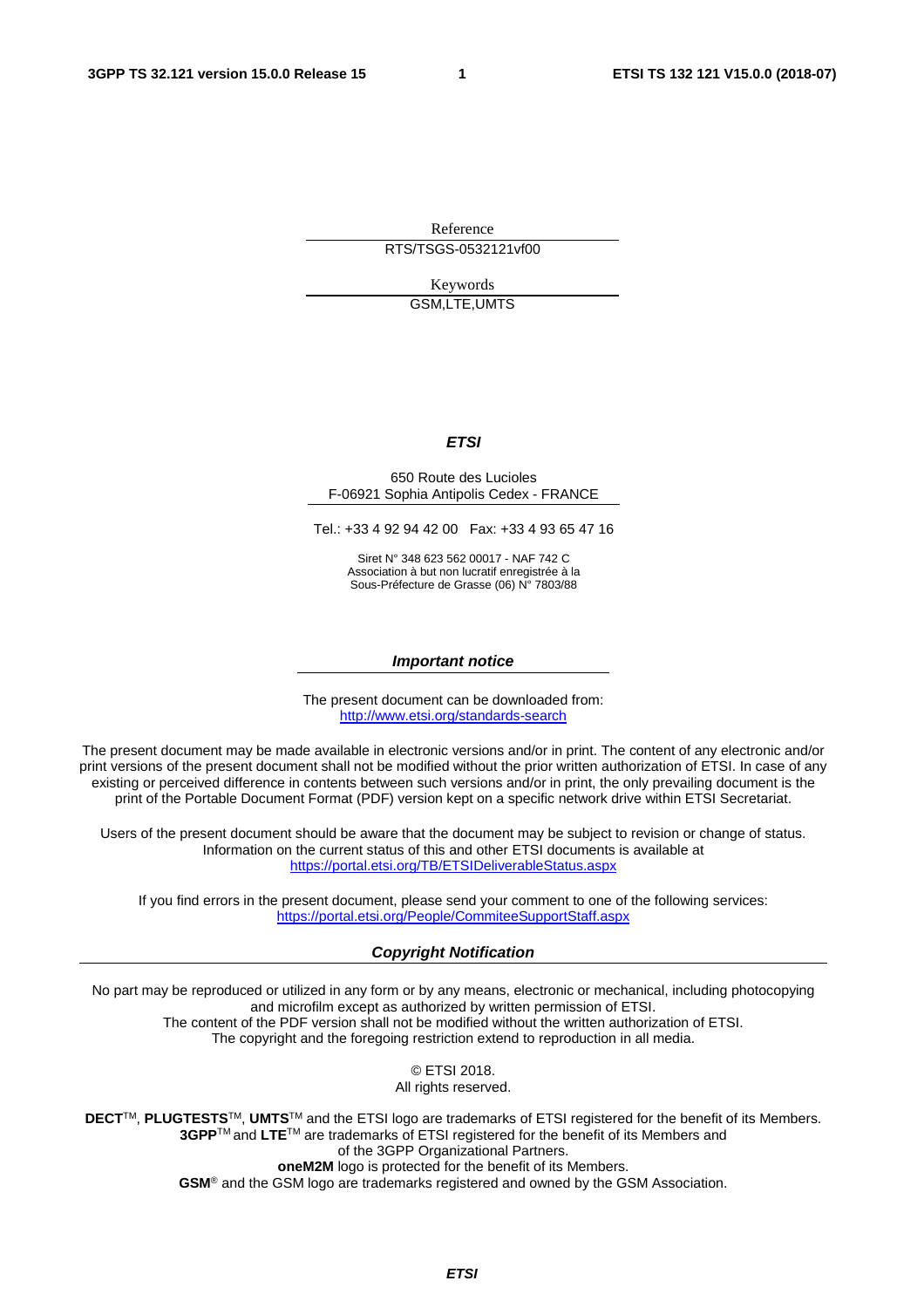### Intellectual Property Rights

#### Essential patents

IPRs essential or potentially essential to normative deliverables may have been declared to ETSI. The information pertaining to these essential IPRs, if any, is publicly available for **ETSI members and non-members**, and can be found in ETSI SR 000 314: *"Intellectual Property Rights (IPRs); Essential, or potentially Essential, IPRs notified to ETSI in respect of ETSI standards"*, which is available from the ETSI Secretariat. Latest updates are available on the ETSI Web server ([https://ipr.etsi.org/\)](https://ipr.etsi.org/).

Pursuant to the ETSI IPR Policy, no investigation, including IPR searches, has been carried out by ETSI. No guarantee can be given as to the existence of other IPRs not referenced in ETSI SR 000 314 (or the updates on the ETSI Web server) which are, or may be, or may become, essential to the present document.

#### **Trademarks**

The present document may include trademarks and/or tradenames which are asserted and/or registered by their owners. ETSI claims no ownership of these except for any which are indicated as being the property of ETSI, and conveys no right to use or reproduce any trademark and/or tradename. Mention of those trademarks in the present document does not constitute an endorsement by ETSI of products, services or organizations associated with those trademarks.

### Foreword

This Technical Specification (TS) has been produced by ETSI 3rd Generation Partnership Project (3GPP).

The present document may refer to technical specifications or reports using their 3GPP identities, UMTS identities or GSM identities. These should be interpreted as being references to the corresponding ETSI deliverables.

The cross reference between GSM, UMTS, 3GPP and ETSI identities can be found under [http://webapp.etsi.org/key/queryform.asp.](http://webapp.etsi.org/key/queryform.asp)

### Modal verbs terminology

In the present document "**shall**", "**shall not**", "**should**", "**should not**", "**may**", "**need not**", "**will**", "**will not**", "**can**" and "**cannot**" are to be interpreted as described in clause 3.2 of the [ETSI Drafting Rules](https://portal.etsi.org/Services/editHelp!/Howtostart/ETSIDraftingRules.aspx) (Verbal forms for the expression of provisions).

"**must**" and "**must not**" are **NOT** allowed in ETSI deliverables except when used in direct citation.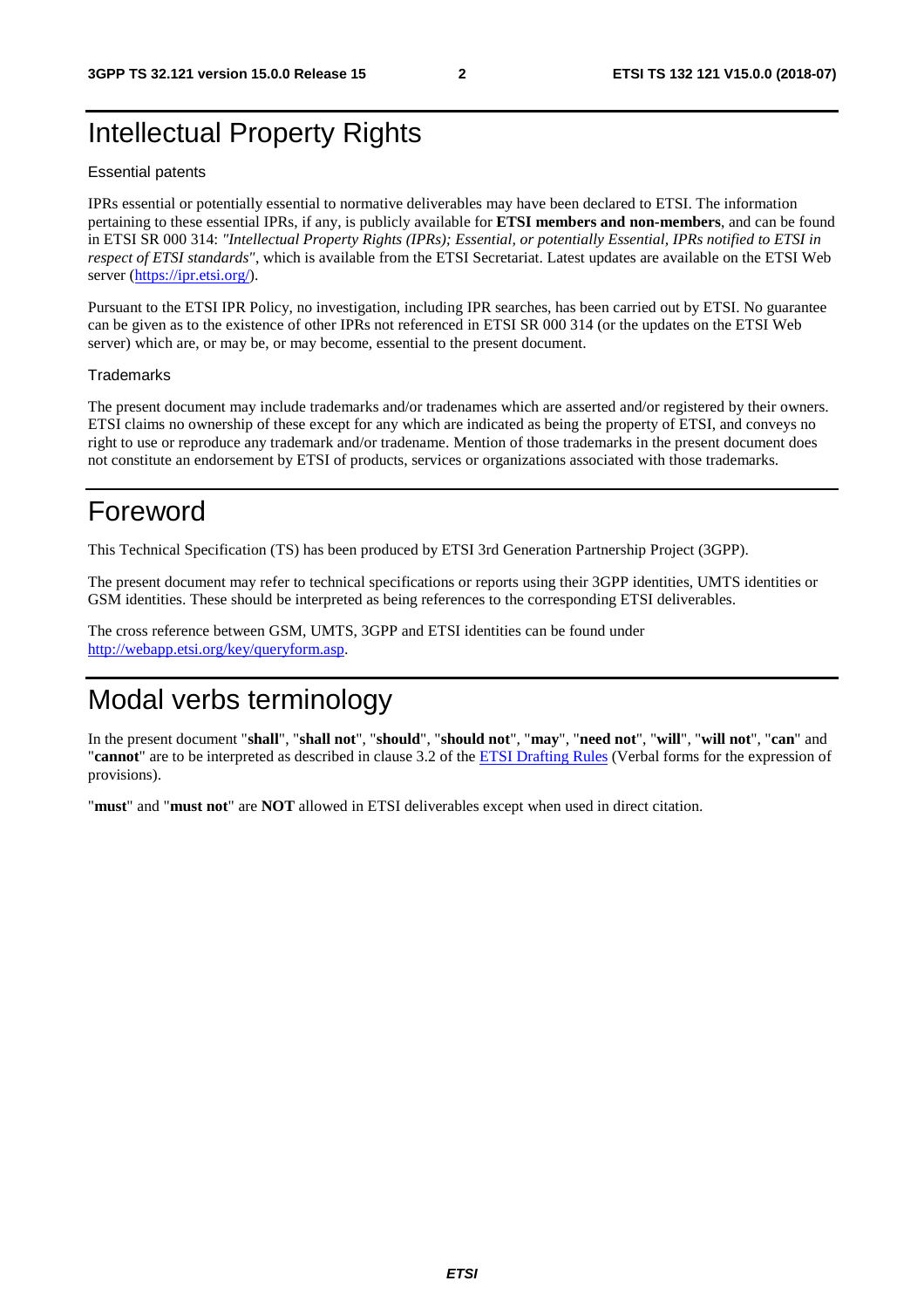# Contents

| $\mathbf{1}$                 |                                                                                                                                                                                                                                                                                                                                                                                                                                                                                                                         |  |  |  |  |  |  |
|------------------------------|-------------------------------------------------------------------------------------------------------------------------------------------------------------------------------------------------------------------------------------------------------------------------------------------------------------------------------------------------------------------------------------------------------------------------------------------------------------------------------------------------------------------------|--|--|--|--|--|--|
| $\overline{2}$               |                                                                                                                                                                                                                                                                                                                                                                                                                                                                                                                         |  |  |  |  |  |  |
| 3<br>3.1<br>3.2              | $\textbf{Definitions} \textcolor{red}{\textbf{15}} \textcolor{red}{\textbf{16}} \textcolor{red}{\textbf{17}} \textcolor{red}{\textbf{18}} \textcolor{red}{\textbf{19}} \textcolor{red}{\textbf{19}} \textcolor{red}{\textbf{19}} \textcolor{red}{\textbf{19}} \textcolor{red}{\textbf{19}} \textcolor{red}{\textbf{19}} \textcolor{red}{\textbf{19}} \textcolor{red}{\textbf{19}} \textcolor{red}{\textbf{19}} \textcolor{red}{\textbf{19}} \textcolor{red}{\textbf{19}} \textcolor{red}{\textbf{19}} \textcolor{red}{$ |  |  |  |  |  |  |
| $\overline{4}$<br>4.1<br>4.2 |                                                                                                                                                                                                                                                                                                                                                                                                                                                                                                                         |  |  |  |  |  |  |
|                              | <b>Annex A (informative):</b>                                                                                                                                                                                                                                                                                                                                                                                                                                                                                           |  |  |  |  |  |  |
|                              |                                                                                                                                                                                                                                                                                                                                                                                                                                                                                                                         |  |  |  |  |  |  |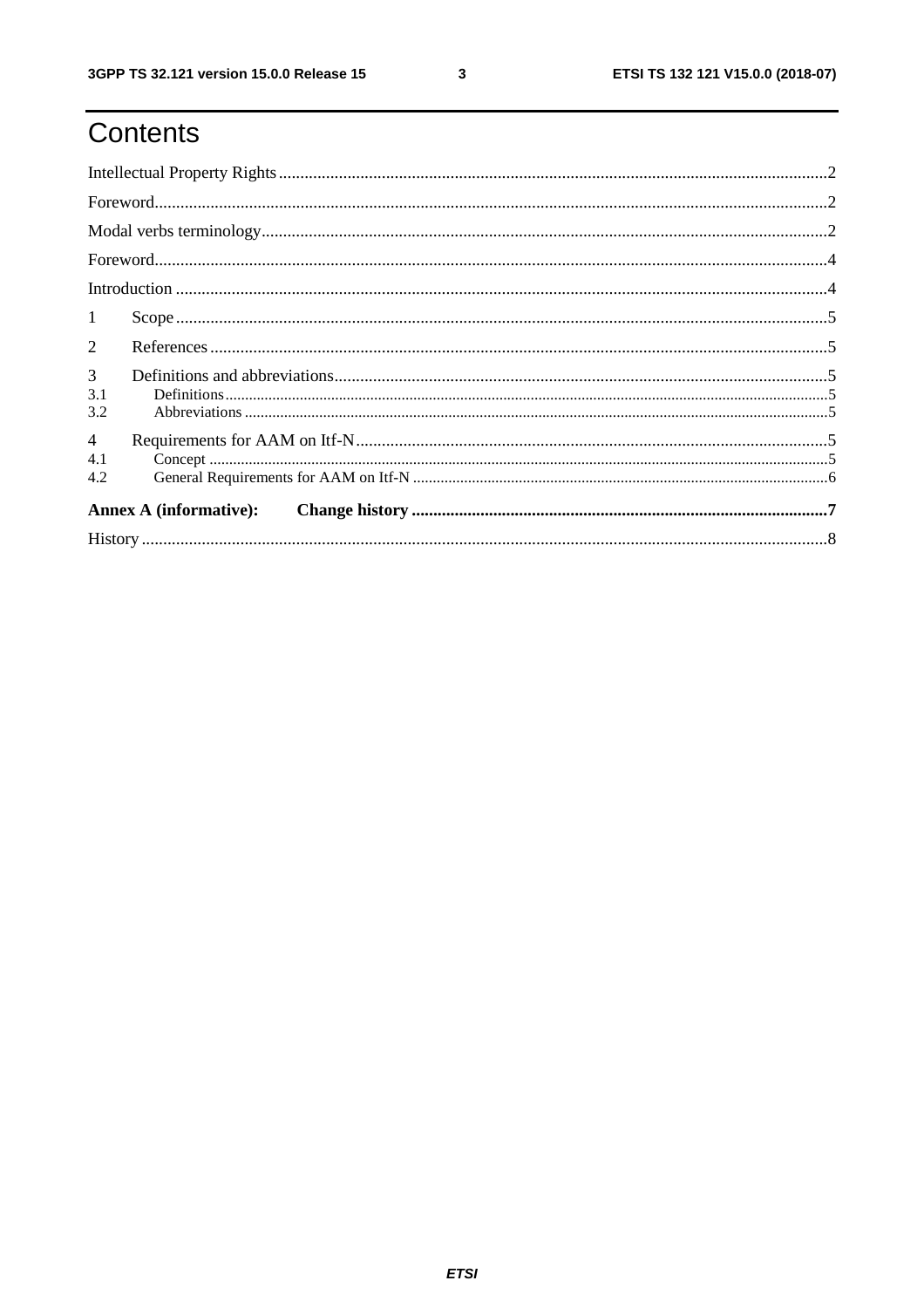### Foreword

This Technical Specification has been produced by the 3rd Generation Partnership Project (3GPP).

The contents of the present document are subject to continuing work within the TSG and may change following formal TSG approval. Should the TSG modify the contents of the present document, it will be re-released by the TSG with an identifying change of release date and an increase in version number as follows:

Version x.y.z

where:

- x the first digit:
	- 1 presented to TSG for information;
	- 2 presented to TSG for approval;
	- 3 or greater indicates TSG approved document under change control.
- y the second digit is incremented for all changes of substance, i.e. technical enhancements, corrections, updates, etc.
- z the third digit is incremented when editorial only changes have been incorporated in the document.

### Introduction

The present document is part of a TS-family covering the 3rd Generation Partnership Project; Technical Specification Group Services and System Aspects; Telecommunication management; as identified below:

#### **32.121: "Advanced Alarm Management Integration Reference Point (IRP): Requirements";**

- 32.122: "Advanced Alarm Management Integration Reference Point (IRP): Information Service (IS)";
- 32.126: "Advanced Alarm Management (AAM) Integration Reference Point (IRP); Solution Set (SS) definitions".

The Itf-N interface is built up by a number of IRPs and a related Name Convention, which realize the functional capabilities over this interface. The basic structure of the IRPs is defined in 3GPP TS 32.150 [1].

IRPManagers (typically Network Management Systems) and IRPAgents (typically EMs or NEs) synchronize their data concerning alarms or configuration data. In certain scenarios this synchronization is lost or not done. This IRP provides functionality to significantly reduce the amount of data which needs to be transferred in order to reestablish synchronization.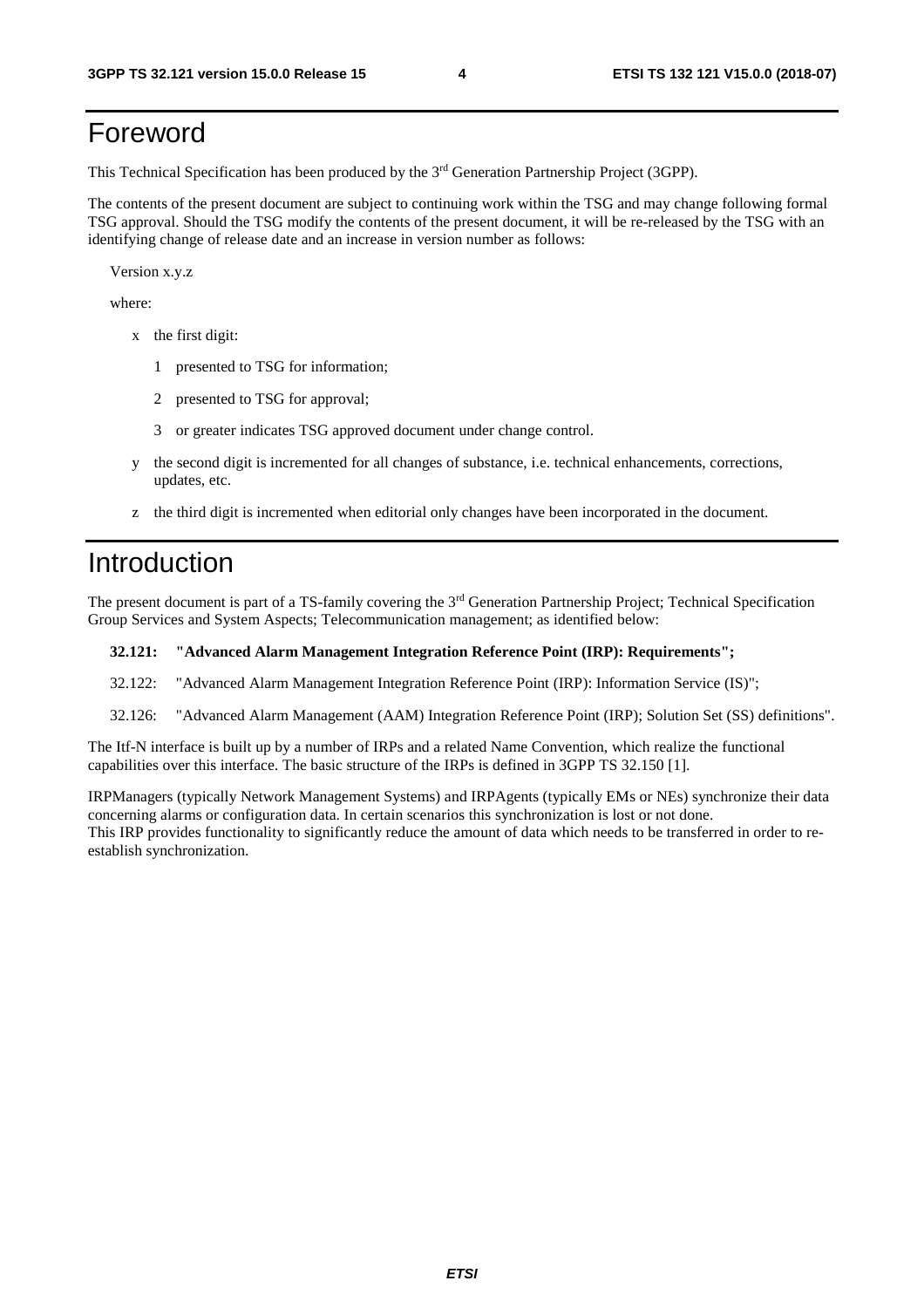### 1 Scope

The purpose of this set of specifications is to provide a mechanism enabling the IRP Manager to improve the information content of alarms, thereby contributing to reduce the time-to-repair. For this configurable rules for advanced alarm filtering are defined to reduce the number of alarms by applying such advanced alarm filtering.

The present document contains the Requirements of Advanced Alarm Management (AAM) on Itf-N IRP. It defines, for the purpose of AAM on Itf-N, the basic requirements to be fulfilled on Itf-N.

## 2 References

The following documents contain provisions that, through reference in this text, constitute provisions of the present document.

- References are either specific (identified by date of publication, edition number, version number, etc.) or non-specific.
- For a specific reference, subsequent revisions do not apply.
- For a non-specific reference, the latest version applies. In the case of a reference to a 3GPP document (including a GSM document), a non-specific reference implicitly refers to the latest version of that document in the same Release as the present document.
- [1] 3GPP TS 32.150: "Telecommunication management; Integration Reference Point (IRP) Concept and definitions".

### 3 Definitions and abbreviations

### 3.1 Definitions

For the purposes of the present document, the following terms and definitions apply:

**IRP:** See 3GPP TS 32.150 [1].

**IRPAgent:** See 3GPP TS 32.150 [1].

**IRPManager:** See 3GPP TS 32.150 [1].

### 3.2 Abbreviations

For the purposes of the present document, the following abbreviations apply:

| <b>IRP</b> | Integration Reference Point |
|------------|-----------------------------|
| IS.        | <b>Information Service</b>  |
| Itf-N      | Interface N                 |
| NE.        | Network Element             |

# 4 Requirements for AAM on Itf-N

### 4.1 Concept

A single network fault may generate a large number of alarms over space and time. In a large and complex network, simultaneous network faults may occur, causing the network operator to be flooded with high volume of alarms. The high volume of alarms, typically the one received by an IRPManager via the getAlarmList or alarm notifications of Alarm IRP specification, greatly inhibits the operator ability to quickly identify and locate the responsible network faults.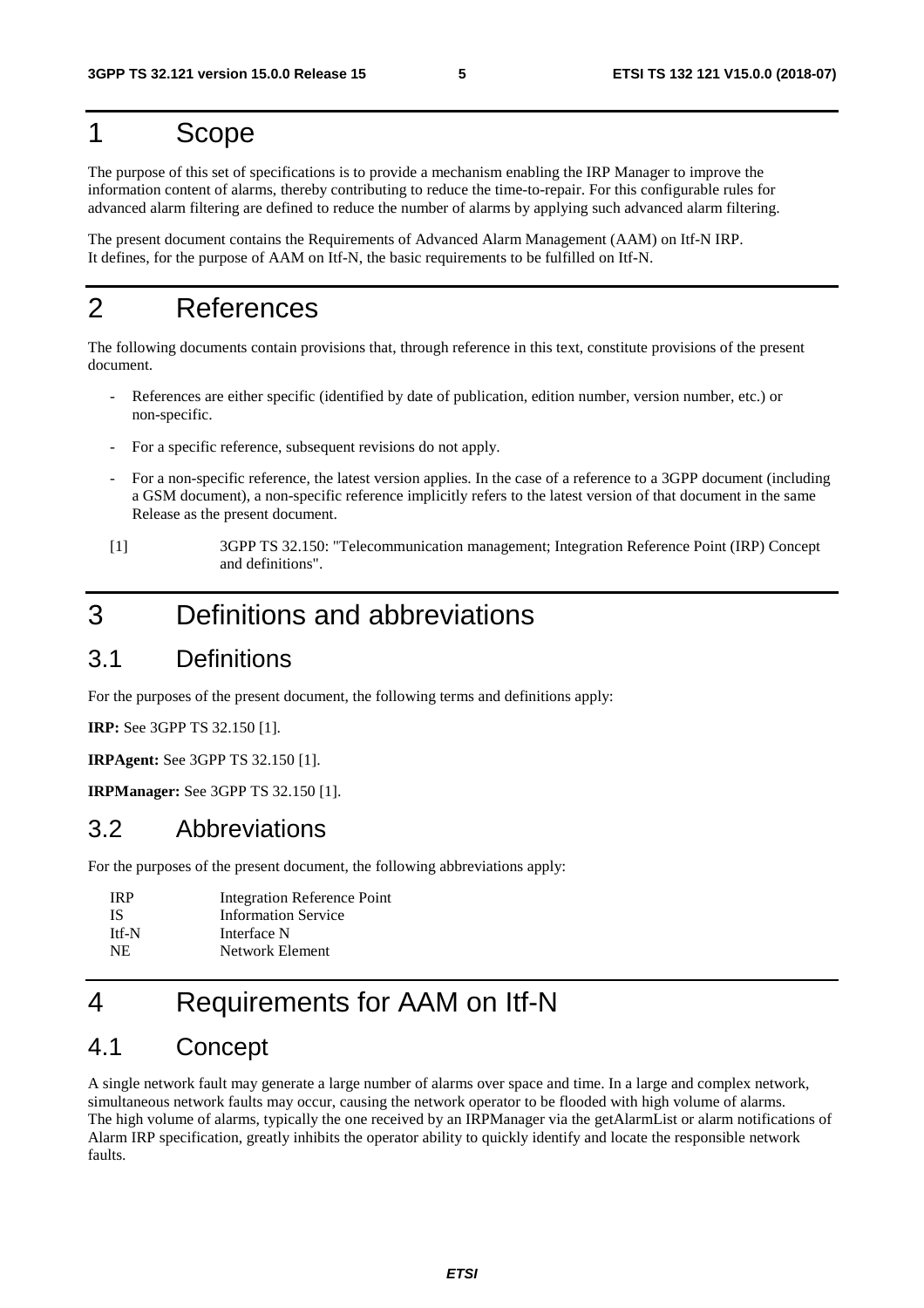Therefore it is considered advantageous to have methods categorizing network alarms as insignificant or significant. The word 'insignificant' does not imply "low priority". In the context of this specification the words 'significant' and 'insignificant' have the following implications:

- IRPAgent shall not report alarms categorized as insignificant.
- IRPAgent shall report all significant alarms.

Reporting only significant alarms and not reporting insignificant alarms would reduce network operator's time to locate network faults so that more time can be spent fixing them.

When reading the alarmList it can be advantageous to partition alarms in the alarmList into sets of alarms which might be caused by the same network fault.

By assigning network operators to locate network faults based on alarms in such alarm partitions, rather than based on alarm severity, alarm type or reporting location, duplication of network operator effort (e.g. two network operators work on two different alarms and their resolutions lead to the same network faults) can be reduced or avoided

### 4.2 General Requirements for AAM on Itf-N

- 4.2.1 The IRPManager should be able to request the IRPAgent to a) categorize alarms as insignificant or significant
	- and
	- b) to act based on these categories, e.g. to discard if insignificant.
	- The IRPManager should be able to cancel such requests.
- 4.2.2 The standard should define some alarm categorization rules. The standard should also allow vendor to define their own alarm categorization rules.
- 4.2.3 Possible alarm categorization rule(s) may depend for example on the type of alarm, the environment, the time of day, the type of network element, the alarm severity, the location, position in the containment tree and many more. No restriction is imposed in this regard.
- 4.2.4 The IRPManager should be able to request the IRPAgent for the list of active categorization rules (i.e. standard defined and vendor defined).
- 4.2.5 The IRP manager should be able to request the IRPAgent to apply the categorization rule(s) and to remove the insignificant alarms in the following situations:
	- + alarm notifications to be sent to any IRPManager
	- + advanced alarm management requests by this IRPManager to read the alarm list

Certain types of categorization rules are only to be applied to read the alarm list. The term used for these rules is alarm partitioning rules.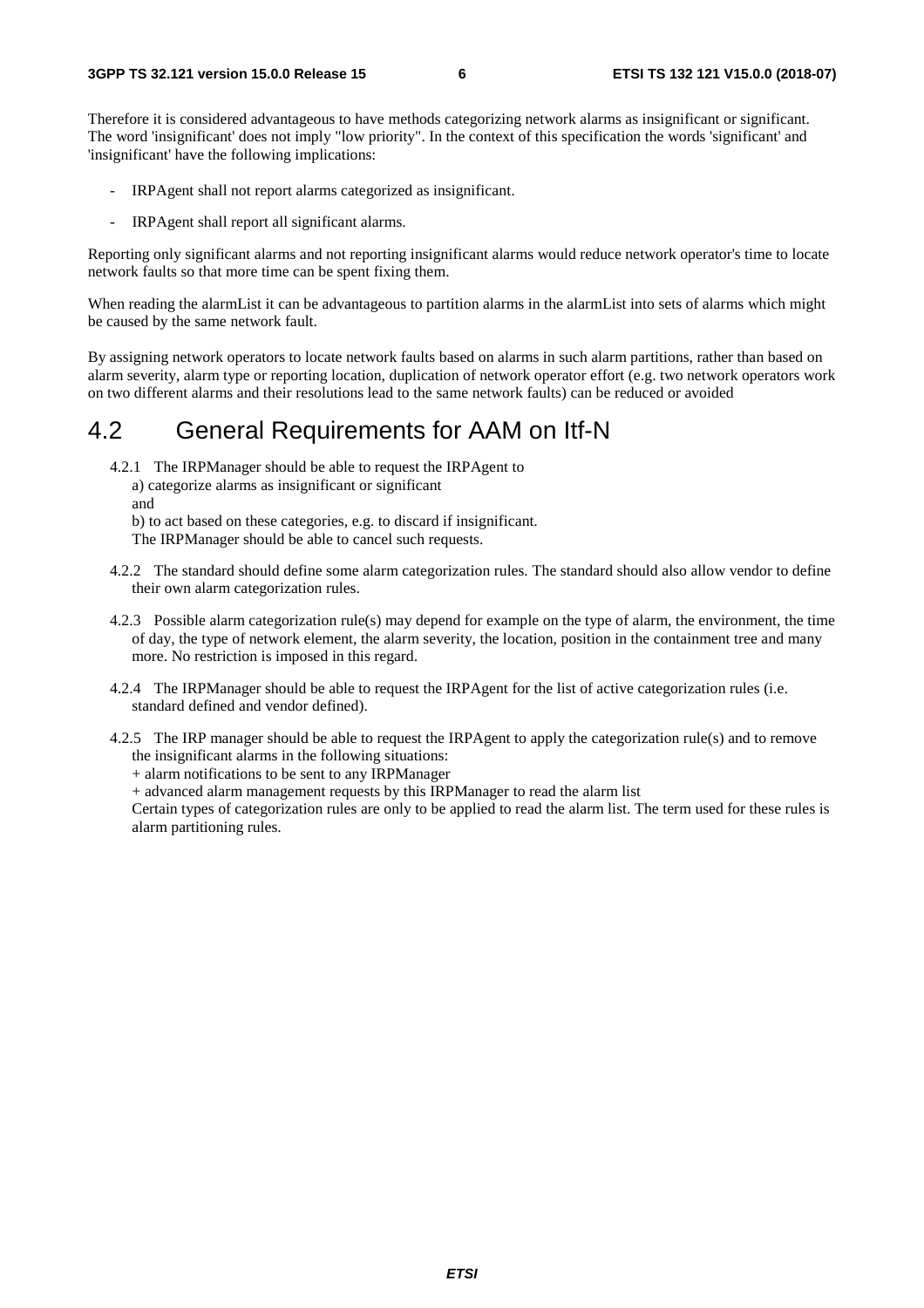# Annex A (informative): Change history

| <b>Change history</b> |       |                 |           |    |                                                     |     |                          |            |
|-----------------------|-------|-----------------|-----------|----|-----------------------------------------------------|-----|--------------------------|------------|
| Date                  | TSG # | <b>TSG Doc.</b> | <b>CR</b> | R  | <b>Subject/Comment</b>                              | Cat | Old                      | <b>New</b> |
| May 2007              | SA 36 | SP-070294       | $-$       | -- | Submitted to SA#36 for Information                  | --  | $\overline{\phantom{m}}$ | 1.0.0      |
| Mar 2008              | SA 39 | SP-080071       | $- -$     | -- | Submitted to SA#39 for Approval                     | --  | 2.0.0                    | 8.0.0      |
| Dec 2009              |       |                 |           |    | Update to Rel-9 version (MCC)                       | --  | 8.0.0                    | 9.0.0      |
| Mar 2011              |       |                 |           |    | Update to Rel-10 version (MCC)                      | --  | 9.0.0                    | 10.0.0     |
| 12012-09              |       |                 |           |    | Update to Rel-11 version (MCC                       |     | 10.0.0                   | 11.0.0     |
| 2014-10               |       |                 |           |    | Update to Rel-12 version (MCC                       |     | 11.0.0                   | 12.0.0     |
| 2016-01               |       |                 |           |    | Update to Rel-13 version (MCC)                      |     | 12.0.0                   | 13.0.0     |
| 2017-03               | SA#75 |                 |           |    | Promotion to Release 14 without technical<br>change |     | 13.0.0                   | 14.0.0     |

| <b>Change history</b> |                |             |            |  |  |                                |                              |
|-----------------------|----------------|-------------|------------|--|--|--------------------------------|------------------------------|
| <b>Date</b>           | <b>Meeting</b> | <b>TDoc</b> | <b>ICR</b> |  |  | <b>Rev Cat Subject/Comment</b> | <b>New</b><br><b>version</b> |
| 2018-06               |                |             |            |  |  | Update to Rel-15 version (MCC) | 15.0.0                       |